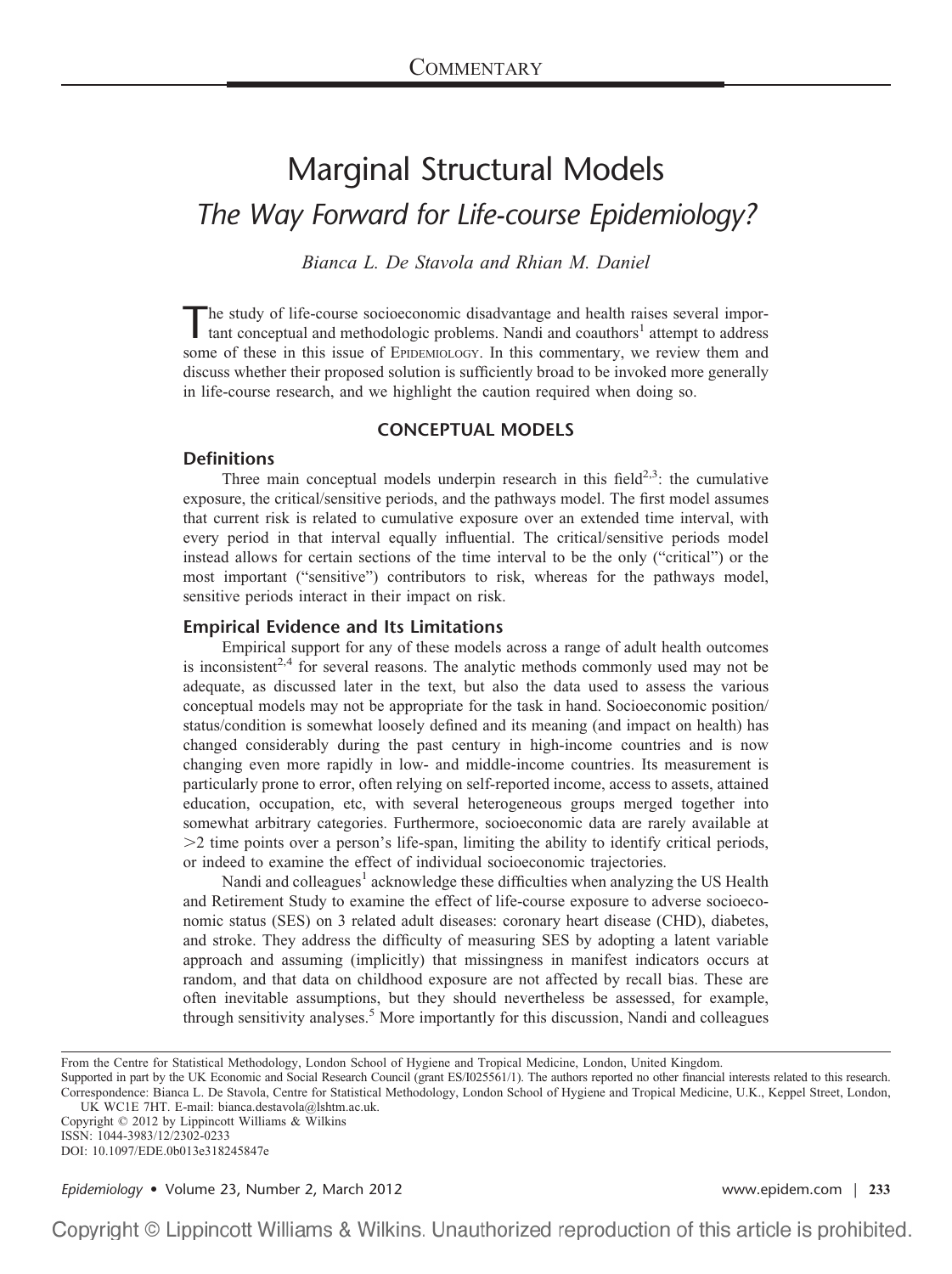have access to exposure data on just 2 life periods: childhood and adulthood. Therefore, they can examine only very simplified versions of the conceptual models of interest. The authors use marginal structural models $6$  to estimate the direct effect of childhood SES on each of the outcomes of interest, as we now describe. Evidence that the effect of childhood SES is not completely mediated by adult SES would support the hypothesis that "early environmental conditions have lasting effects," $\frac{1}{1}$  ie, that the critical model in which there is no effect of childhood SES is not supported by the data (Fig., model b).

### **From Conceptual to Marginal Structural Models**

Assuming for simplicity that SES in childhood and adulthood are both binary variables (the extension to 4 levels



FIGURE. Diagrammatic representation of the conceptual models discussed by Nandi et al. $1$  Model (a): general (cumulative, critical/sensitive periods or pathways); Model (b): critical period model where only adult SES has a direct influence on D; Model (c): critical period model where only childhood SES has a direct influence on D. SES<sub>ch</sub> indicates socioeconomic status in childhood;  $SES_{ad}$ , socioeconomic status in adulthood; D, outcome.

of SES is immediate), the causal model—a marginal structural model—fitted by Nandi et al (on a log risk scale) is:

$$
log[Pr{Y(a,m) = 1}] = \alpha + \beta a + \gamma m + \delta a m \quad (1)
$$

where  $Y(a,m)$  is the potential value of the binary outcome (CHD, diabetes, stroke) under a hypothetical intervention that sets childhood SES—the exposure—to level *a,* and adult SES—the mediator—to level *m*.

The parameters  $(\beta, \gamma, \delta)$  of model (1) can be interpreted in terms of simplified two-exposure versions of the conceptual models mentioned above, as follows. All models except for the pathways model assume that  $\delta = 0$ . In the cumulative model,  $\beta = \gamma$ , whereas in the critical periods model, either  $\beta = 0$  or  $\gamma = 0$ . Finally, in the sensitive periods model, either  $\beta \gg \gamma > 0$  or  $0 < \beta \ll \gamma$ .

It is important to note, however, that model (1) assumes a particular parameterization of a direct effect, namely the controlled direct effect, in which the value of the mediator is fixed at *m* for all subjects. This raises conceptual problems ("Can we imagine a hypothetical world in which adult SES is high for everyone? And is this relevant?") as well as practical ones, mainly that—in the presence of an interaction between exposure and mediator in their effect on the outcome—there exists no corresponding definition of an indirect effect, such that the total effect of the exposure can be partitioned into its direct and indirect components. Such partitioning is possible under an alternative definition, namely that of the natural direct effect.<sup>7</sup>

Nandi et al avoid these difficulties since they find little evidence to reject a hypothesis of no interaction between childhood and adult SES and, hence, proceed under the assumption that  $\delta = 0$ , focusing on the parameter  $\beta$ , which could then be interpreted as both the controlled and natural direct effect of childhood SES on the outcome, unmediated by adult SES. In the presence of exposure–mediator interaction, the natural direct effect would not, in general, be identifiable from these data, due to the problem of endogenous confounding.8 Unfortunately, however, by focusing on just the parameter  $\beta$  in a greatly simplified statistical model, only limited conclusions can be drawn with respect to the conceptual models.

Even within these limited confines, we nevertheless share the authors' pragmatic enthusiasm, although we find some of their results surprising. We discuss a possible explanation for this in the next section, and in doing so highlight the more general need for caution when using these and similar methods in life course research.

#### **CAUSAL MEDIATION ANALYSIS**

It is now broadly recognized $9$  that standard regression models (and therefore traditional mediation analysis $10$ ) cannot deal with endogenous confounding (confounders of the mediator– outcome relationship affected by the exposure),

**234** | [www.epidem.com](http://www.epidem.com) *© 2012 Lippincott Williams & Wilkins*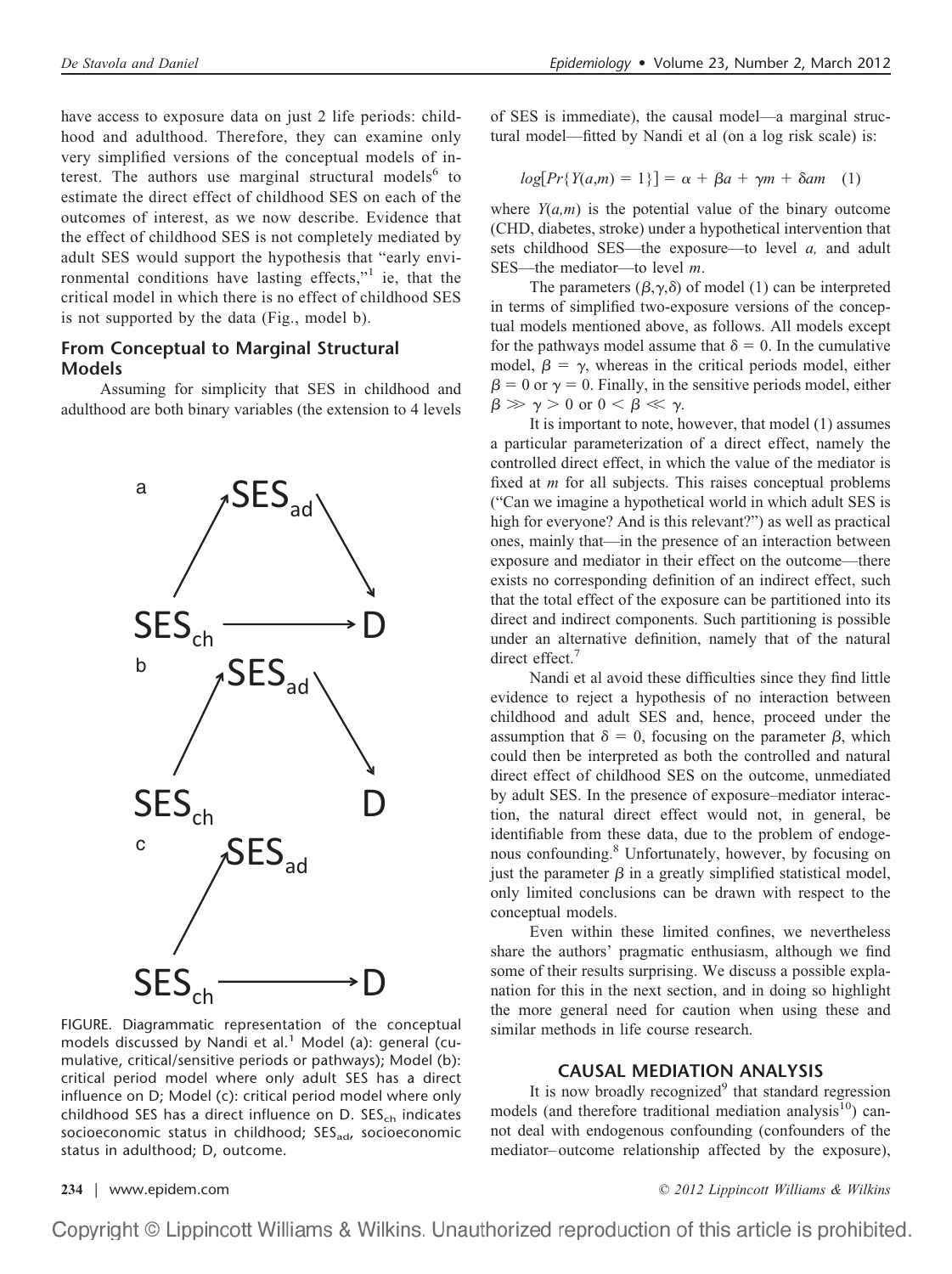even if measured. This is likely to arise, however, when the exposure occurs much earlier than the mediator, as is the case in the present context. In addition, when both exposure and mediator have multiple pathways of influence on the outcome, then it is likely that variables on one pathway influence variables on another, thus also leading to endogenous confounding. More specifically in this context, childhood SES is likely to influence health behavior in early adulthood, which in turn might affect adult SES, with the same pattern repeated with adult SES and later health behaviors. Thus, smoking and diet in adolescence, for example, which are important risk factors for CHD, act both as confounders of the effect of later SES and intermediate variables from earlier SES, ie, they are potentially endogenous confounders.

#### **The Problem With Standard Methods**

Either conditioning or not conditioning on endogenous confounders leads to biased estimates of the direct effect of the exposure on the outcome. By not conditioning on the endogenous confounders while instead conditioning on the mediator, the estimate of the direct effect suffers from socalled collider-stratification bias. Conditioning on the mediator (a collider because it is a common effect of exposure and endogenous confounders) alters the association between exposure and endogenous confounders. Conditioning on the endogenous confounders is not satisfactory either, because this blocks the part of the direct effect transmitted through them; furthermore, if there are unmeasured common causes of the endogenous confounders and the outcome, the endogenous confounders are themselves colliders, and further bias is induced by conditioning on them. Note that for the effect of the mediator on the outcome, all confounders are upstream of the mediator, and thus, standard adjustment can be used (with the usual caveats of requiring a sufficient set of measured confounders).

#### **Marginal Structural Models and Their Application to the US Health and Retirement Study**

These considerations lead Nandi and colleagues<sup>1</sup> to adopt a modeling approach that avoids conditioning on endogenous confounders. They fit the marginal structural model of equation (1) (extended to 4 categories of SES) via inverse probability of treatment-weighted (IPTW) estimation<sup>11</sup> to obtain the controlled direct effect of childhood SES on the 3 binary outcomes of interest, ie, the effect that is unmediated by adult SES. Contrary to the results obtained when conditioning on the endogenous confounders, the authors find evidence in support of a direct effect of childhood SES, and therefore, against one of the 2 critical-periods models (the one in which  $\beta = 0$ ) for each of the outcomes considered. Surprisingly, they neither discuss whether there is evidence of an effect of the mediator nor the relative magnitudes of these effects, which would potentially allow discrimination

between the alternatives (cumulative, sensitive, or critical [with  $\gamma = 0$ ]] models; they had already ruled out the pathways model). The estimated effect of adult SES, particularly on coronary heart disease (Table 2; Nandi et al), is not in line with what we would expect (eg, Kaplan and Keil $12$ ). The harmful effect of low SES in adulthood seen in the unadjusted analysis disappears, and even looks somewhat protective, in the adjusted analysis and in the IPTW estimation of the marginal structural model. (Note that for the effect of the mediator, as noted earlier in the text, we expect agreement between the latter 2 if there is no unmeasured confounding.) In the light of this surprising finding, the other results should be interpreted with caution, and the assumptions made in reaching them carefully questioned.

#### **Assumptions**

By using causal mediation analysis in the form of IPTW estimation of marginal structural models, the authors avoid a major potential bias: that due to endogenous confounding. This, of course, is to be commended. Another advantage of using a more rigorous approach to causal inference in this way is that the assumptions required (sometimes obscured in standard approaches) are made transparent. These assumptions fall into 3 categories: (1) those shared between the "standard" approach (ie, regression analysis where the mediator is or is not included) and the "alternative" approach, IPTW estimation of marginal structural models; (2) those additionally required by the alternative approach; and (3) those required only by the traditional approach. Although Nandi et al briefly acknowledge these, they do not discuss the potential implications of their violation.

Putting aside the assumptions concerning missing data and measurement error, the remaining assumptions are:

- i. Consistency— essentially that hypothetical interventions on SES be well-defined;
- ii. that the correct structural assumptions are (implicitly or explicitly) made, ie, that the analysis is based on an appropriate causal diagram;
- iii. no unmeasured exposure– outcome confounding;
- iv. no unmeasured mediator– outcome confounding;
- v. positivity— essentially that there is sufficient movement of persons across categories of SES (from childhood to adulthood) and that this movement cannot be perfectly predicted from covariates—necessary to calculate the weights in IPTW;
- vi. correct parametric specification of the models for the exposure given the baseline confounders and of the model for the mediator given exposure, baseline and endogenous confounders—necessary to calculate the weights in IPTW;

vii. correct parametric specification of the MSM.

Assumptions (i) to (iv) belong to category (1) above, and the remainder to category (2), although an assumption

*© 2012 Lippincott Williams & Wilkins* [www.epidem.com](http://www.epidem.com) | **235**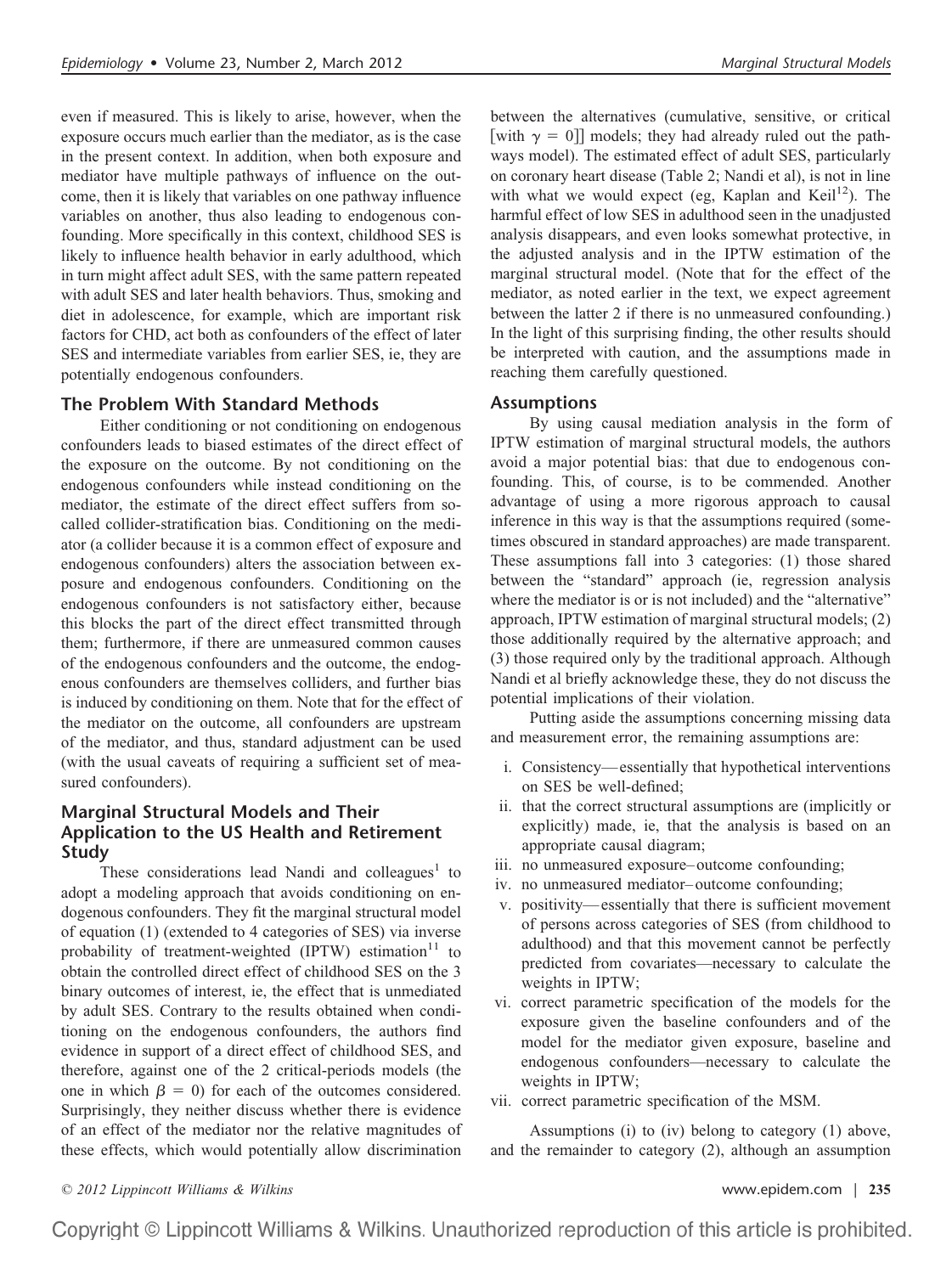very similar to (vii)—namely the correct specification of an outcome model—would be needed in any approach. The assumption of no endogenous confounding belongs to category (3) and therefore is not needed by Nandi et al.

The veracity of assumptions (i) to (vii) should all be carefully considered, but due to space constraints, we focus here on 2 of them.

A major concern with regard to assumption (ii) is that some or all of the presumed endogenous confounders are not confounders at all, but lie on the causal pathway from adult SES to the outcomes (ie, that the direction of arrow 6 in Fig. 1 of Nandi et al should be reversed). High blood pressure, smoking, alcohol consumption, etc, all measured in adulthood, could be caused by low adult SES, rather than vice versa. If so, what would be the implications for their analyses? In the pseudo-population created by the reweighting, the risk factors would be made independent of adult SES, eliminating any effect of adult SES transmitted through them. In addition, if there were an unmeasured common cause *U* (eg, underlying health status) of the risk factors and the outcome, *U* would be associated with childhood and adult SES in the weighted pseudo-population, even if no such association originally existed in the data. Briefly, this is due to the conditional association induced between the mediator and *U* given the risk factors. Furthermore, it can be shown that these conditional associations would act in opposite directions, with *U* being positively associated with low childhood SES and negatively associated with low adult SES in the pseudopopulation, if it were positively associated with the risk factors. This is a possible explanation for the unexpected apparent protective effect of low adult SES on CHD, and the same phenomenon would inflate the estimates of the direct effect of low childhood SES. Under this alternative diagram, and in the absence of baseline confounding, the unadjusted analysis would be the correct one. The truth probably lies somewhere between these 2 extremes, with some feedback between adult SES and risk factors that can not be disentangled using the available contemporaneous measurements. Nevertheless, the fact that the risk factors are more plausibly on the causal pathway from adult SES to CHD than to the other outcomes strengthens our concern.

A further concern is the form of the chosen marginal structural model (assumption (vii)). The study is a prospective cohort study covering 14 years of follow-up (from 1992 to 2006), and the outcomes are not rare (especially CHD, 24%, but also diabetes, 18%). Despite this, Nandi et al use log-linear marginal structural models to estimate (controlled direct) risk ratios, ignoring the data on time to these events. Their results are weakened by this limitation. The reason for this modeling choice, we presume, is that causal-mediation analysis for time-to-event outcomes is currently in its infancy,  $13-15$  and this application highlights the need for further development.

#### **DISCUSSION**

What lessons can be learned from examining this application of mediation analysis to life-course data?

First, there is an urgent need to bridge the gap between conceptual models and their statistical counterparts. Conceptual models are complex and their comparison far from straightforward. The framework of causal mediation analysis is useful in attempting to link these concepts with relevant causal parameter(s), but also in recognizing the limitations of this endeavor.

Second, appreciation and critical understanding of all the assumptions required to obtain valid estimates of the mediation parameters are paramount. These go beyond the acknowledgment of the no-unmeasured-confounding assumptions and include drawing an appropriate causal diagram, and correctly selecting and specifying all the models involved (eg, the marginal structural model and the models to estimate the relevant weights), if the perils of a "black-box" approach are to be avoided. Approaches that allow the relaxation of certain assumptions (such as "no endogenous confounding") are greatly welcomed, but current limitations (as in the case of time-to-event outcomes) sometimes necessitate compromises on other fronts, underlining the need for the continued development of causal-mediation methods.

Third, the questions commonly addressed in life-course investigations are often more general than just whether a particular direct effect is supported by the data. Lack of appreciation of this may lead to ignoring signs that the results from a particular analysis may be inconsistent. This is particularly evident in the lack of discussion by Nandi et al of the apparent protective causal effect on CHD of low adult SES.

Finally, the exposures of greatest interest in life-course epidemiology (eg, not only SES but also life-time changes in body size, in systolic blood pressure, etc) vary over time, have time-varying effects, and mutually affect each other. Hence, the timing of measurement itself is crucial. However, availability of data over the life course is often dictated by opportunities and costs, thereby restricting our ability to pursue many of the investigations implied by the conceptual models.<sup>16</sup> This is a general issue for research in this area, and should lead to greater (but also principled) exploitation and linkage of existing data sources, such as medical records, school files, employment registries, census databases, and purposely defined studies.

Despite all these problems, we still believe that causal mediation analysis in general—and marginal structural models specifically— offer new and valuable tools to researchers involved in life-course epidemiology. We should not be afraid to use the language and methods of causal mediation analysis, and we should embrace the opportunity afforded by their formalism to be explicit about the assumptions required when using them. If we do so, sensible applications are possible and should be pursued.

**236** | [www.epidem.com](http://www.epidem.com) *© 2012 Lippincott Williams & Wilkins*